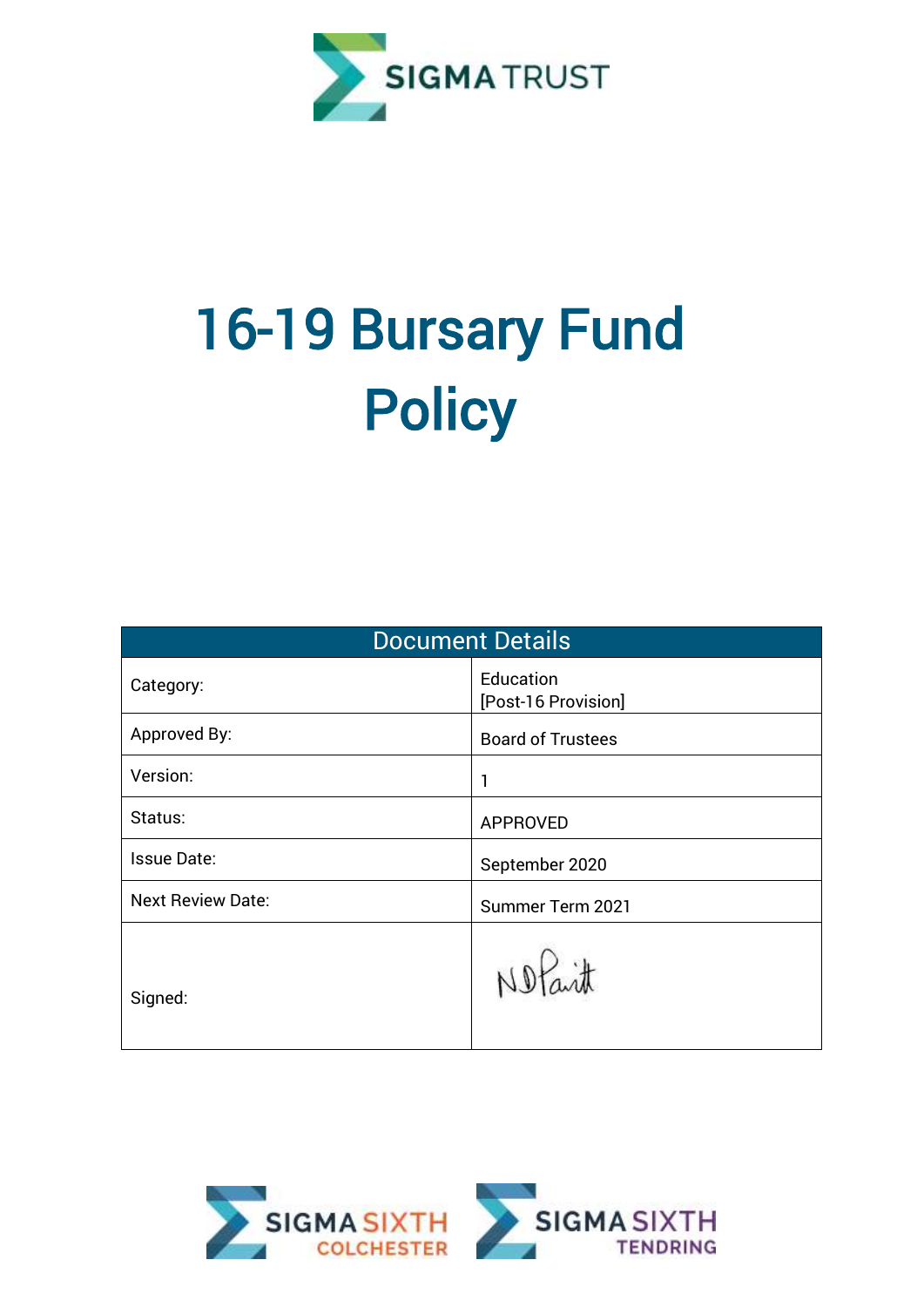

## Ownership and Control

### **History**

| Version | Author     | <b>Dated</b> | <b>Status</b> | <b>Details</b>                                 |
|---------|------------|--------------|---------------|------------------------------------------------|
| 1       | <b>BMa</b> | Sept 2020    | APPROVED      | New policy in accordance with<br>ESFA guidance |
|         |            |              |               |                                                |
|         |            |              |               |                                                |
|         |            |              |               |                                                |
|         |            |              |               |                                                |
|         |            |              |               |                                                |

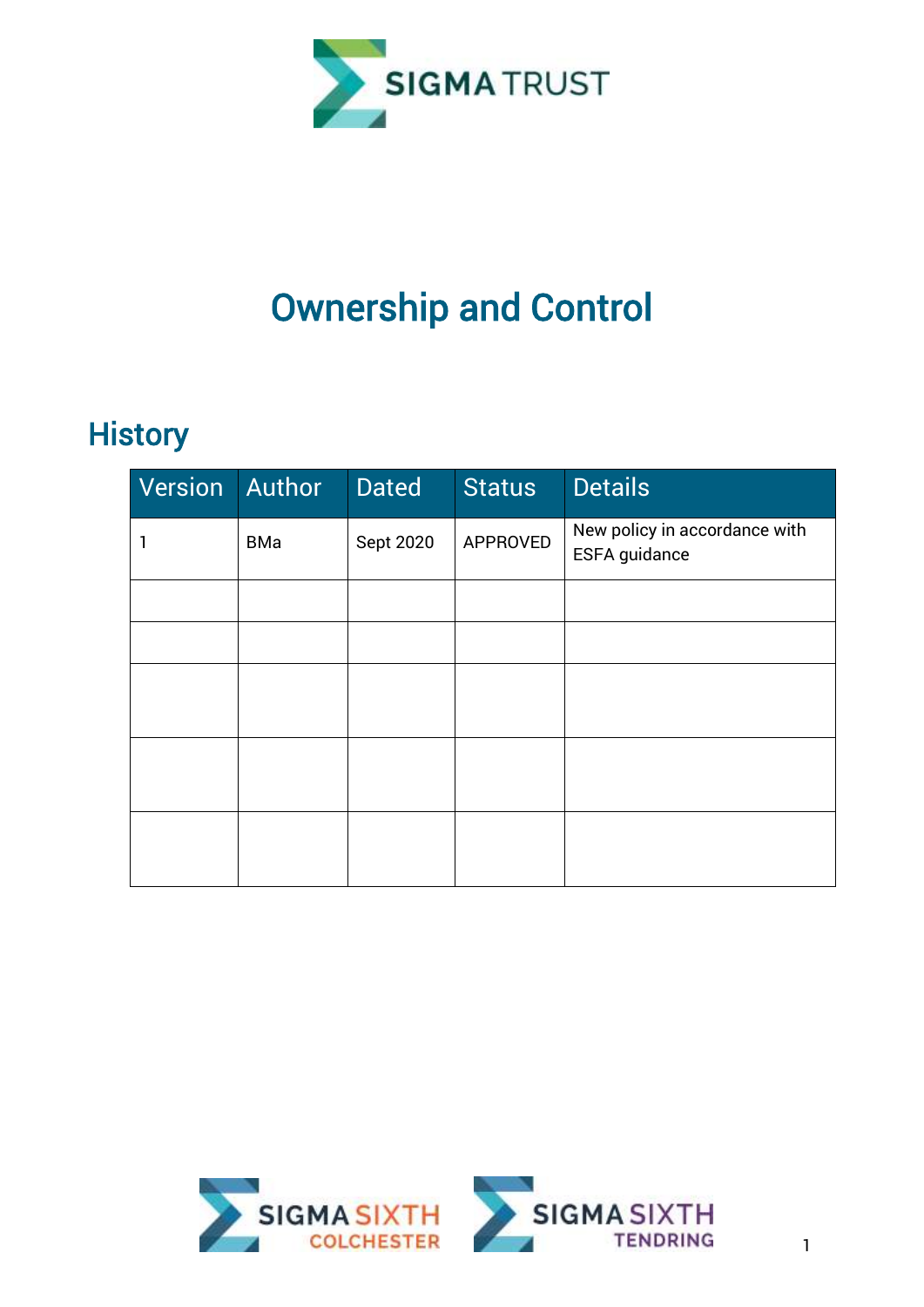

#### 16-19 Bursary Fund

The 16-19 Bursary Fund is funding that the government has given to educational institutions to provide support to students who need financial help to stay in education.

#### Bursary Types

There are two types of bursary – Vulnerable and Discretionary - and you can apply for ONE only:

#### Vulnerable Bursary

#### Level One

Students in the defined vulnerable groups are eligible for a bursary of up to £1,200 a year to a student participating in study programmes lasting 30 weeks or more. Students on study programmes of less than 30 weeks may be paid a pro-rata amount.

The defined vulnerable groups are:

- Young people in care or care leavers. This includes a young person placed with a foster carer by the local authority.<sup>1</sup>
- Young people claiming Income Support or Universal Credit (in their own name).
- Young people getting both Disability Living Allowance (and the new Personal Independence Payments) and Employment Support Allowance (ESA) (in their own name).

#### Level Two

Students who are in receipt of free school meals or have a total household income of £16,190 or less can apply for a weekly bursary. Household income can be evidenced by receipt of benefit and/or P60, Tax Credit Award Notice or evidence of self-employment income. The allowance will be established upon agreement by the school to make awards to students. All evidence of household income will be in strict confidence. Payments will be made upon authorisation from the school that the student has satisfied all the attendance and behaviour requirements.

#### Level Three

1

Students who have a total household income of between £16,190 and £25,000 can apply for a bursary for specific educational purposes. These may include:

- Costs of transport
- Meals in school
- Books and Equipment
- Educational Trips

o a young person aged 18 or above who was looked after prior to becoming 18 for a period of 13 weeks consecutively (or periods amounting to 13 weeks), which began after the age of 14 and ended after the age of 16.





 $<sup>1</sup>$  The ESFA definition of 'care leavers' is:</sup>

 $\circ$  a young person aged 16 and 17 who was previously looked after for a period of 13 weeks consecutively (or periods amounting to 13 weeks), which began after the age of 14 and ended after the age of 16; or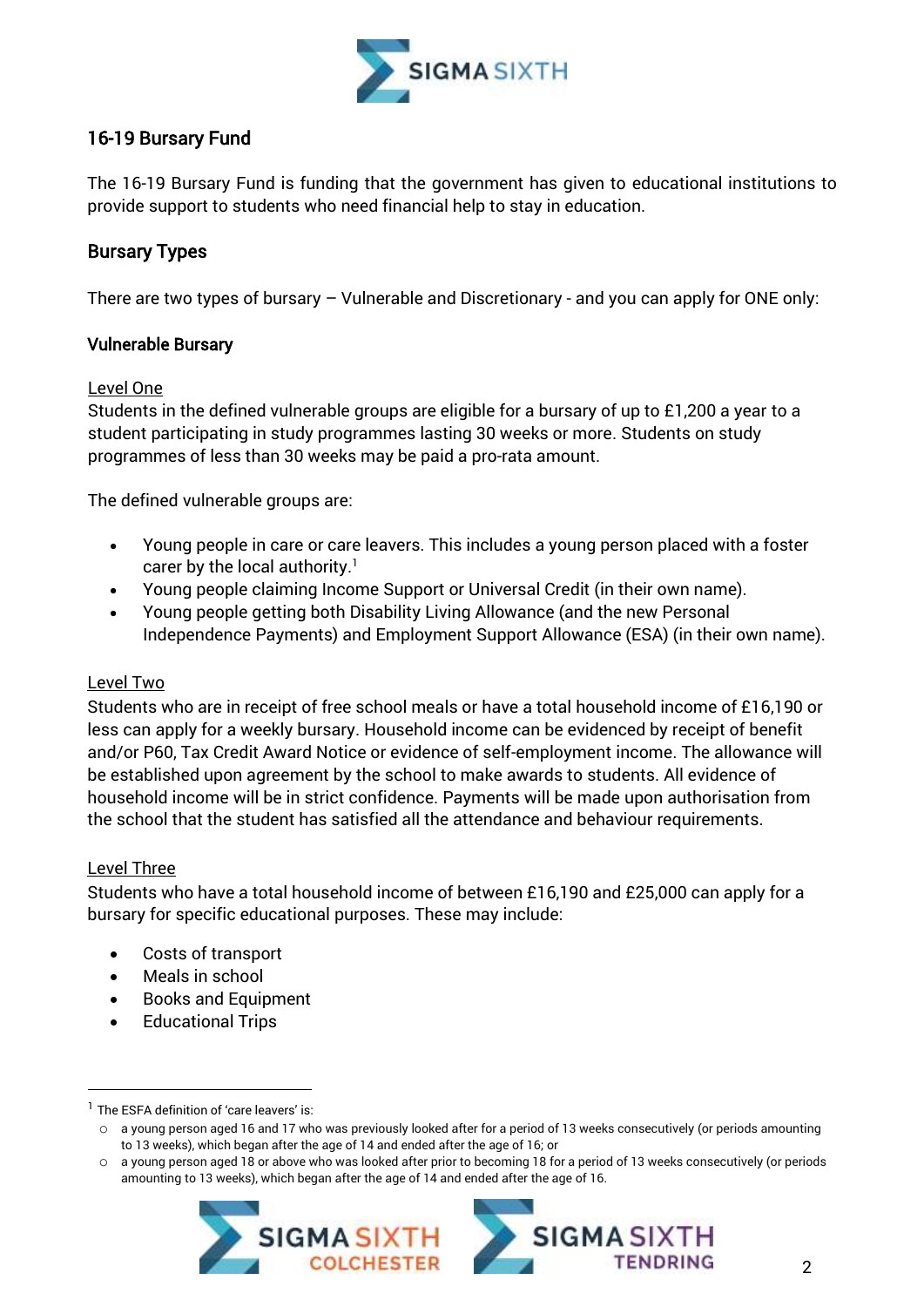

Household income can be evidenced by receipt of benefit and/or P60, Tax Credit Award Notice or evidence of self-employment income. All evidence of household income will be processed in strict confidence.

#### Discretionary Bursary

This fund is used to assist students who may be experiencing financial hardship to complete their course and it is only able to make contributions towards your costs incurred for attending college. It is cash-limited and priority will be given to certain groups (e.g. students who are economically disadvantaged).

Students who should consider applying for a Discretionary Bursary may be:

- a student whose parents/carers are currently claiming other means-tested benefits including Income Support, Working Tax Credit/ Child Tax Credit, Income Based Employment and Support Allowance (ESA), who is not entitled to free school meals.
- a student who is a young carer and are not in receipt of a carers allowance
- a student who does not fall under the categories listed above, but considers themselves to be in financial hardship.

#### Eligibility Criteria

Eligibility for funding does not give the individual the automatic right to funding. Assistance awarded to a student will always be conditional on the attendance and behaviour requirements outlined in this policy. The student must remain on the course and fully comply with the Student Agreement. Students must also meet the age and residency criteria below:

#### Age

To be eligible to receive a 16-19 Bursary in the 2020-2021 academic year, the student must be aged 16 or over but under 19 on 31st August 2020. Students aged 19 or over are only eligible to receive a discretionary bursary if they are continuing on a study programme they began aged 16 to 18 ('19+ continuers') or have an Education, Health and Care Plan (EHCP).

These 2 groups of aged 19+ students can receive a discretionary bursary while they continue to attend education (in the case of a 19+ continuer, this must be the same programme they started before they turned 19), as long as their eligibility continues and the Trust considers they need the support to continue their participation. Students aged 19 or over are not eligible for bursaries for vulnerable groups.

#### **Residency**

Students must also satisfy the residency criteria set out in the ESFA Funding Guidance (a person on 1 September who is settled in the UK, and has been ordinarily resident in the UK and Islands for the three years preceding the 1 September).

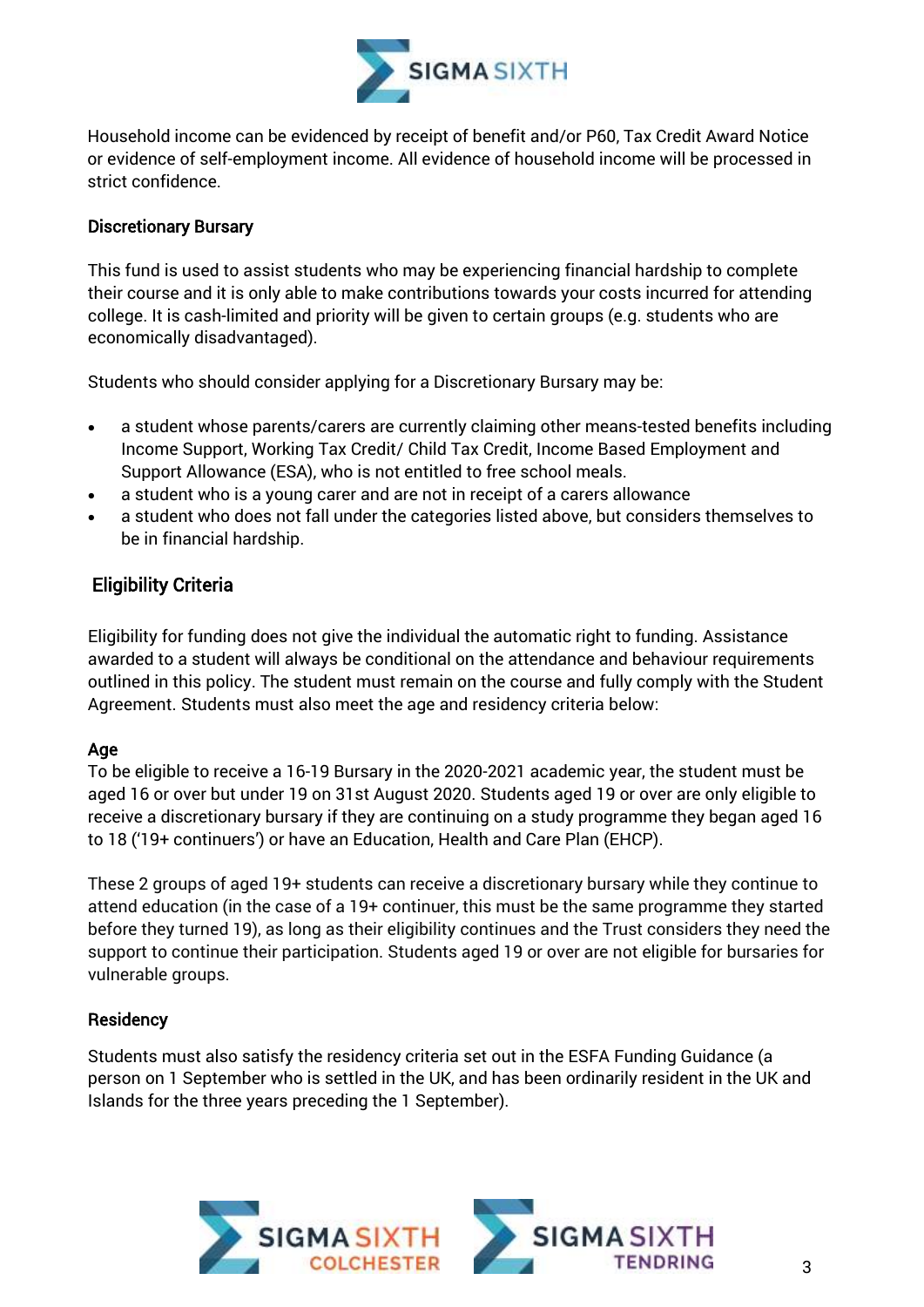

#### Asylum Seekers

Those under 18 with an adult relative or partner and those aged 18 and above:

- are entitled to education;
- are not entitled to public funds;
- can apply to the Home Office for suitable housing and cash for essentials.

Unaccompanied children:

- are the responsibility of the local authority;
- are to be treated as 'looked after' children;
- are eligible for a bursary for vulnerable groups.

#### Evidence of eligibility

Students must provide proof that they meet the criteria for the bursary for vulnerable groups in full (i.e. provide proof that they are in receipt of the specified benefits in their own name or that they fully meet the definitions for in care/care leavers). Copies of evidence provided will be retained for audit purposes. For example:

- for students who are in care or a care leaver, written confirmation of their current or previous looked-after status from the relevant local authority (this is the local authority that looks after them or provides their leaving care services). The evidence could be a letter or an email but must be clearly from the local authority.
- for students in receipt of Income Support or Universal Credit (UC), a copy of their Income Support or UC award notice. This must clearly state that the claim is in the student's name/ confirm they are entitled to the benefits in their own right. The evidence must not state any conditions that prevent them from participating in further education or training. For students in receipt of UC, institutions must also see a tenancy agreement in the student's name, a child benefit receipt, children's birth certificates, utility bills and so on.
- for students receiving UC/ESA and Disability Living Allowance and Personal Independence Payments, a copy of their UC claim from DWP. Evidence of receipt of Disability Living Allowance or Personal Independence Payment must also be provided

#### Attendance & Behaviour Requirements

To receive any funds once the school has acknowledged eligibility, participating students must adhere to the following criteria:

To receive the bursary allowance, students should have at least 95% attendance at all timetabled lessons and registrations unless they have prior permission from the Sixth Form Team for authorised absence. Approved Examination Study Leave, participation on approved educational trips, or approved representative activities will be counted as an attendance. If students are unacceptably late to lesson or registration, then these will count as an absence and, therefore, the payment will not be made for that week.

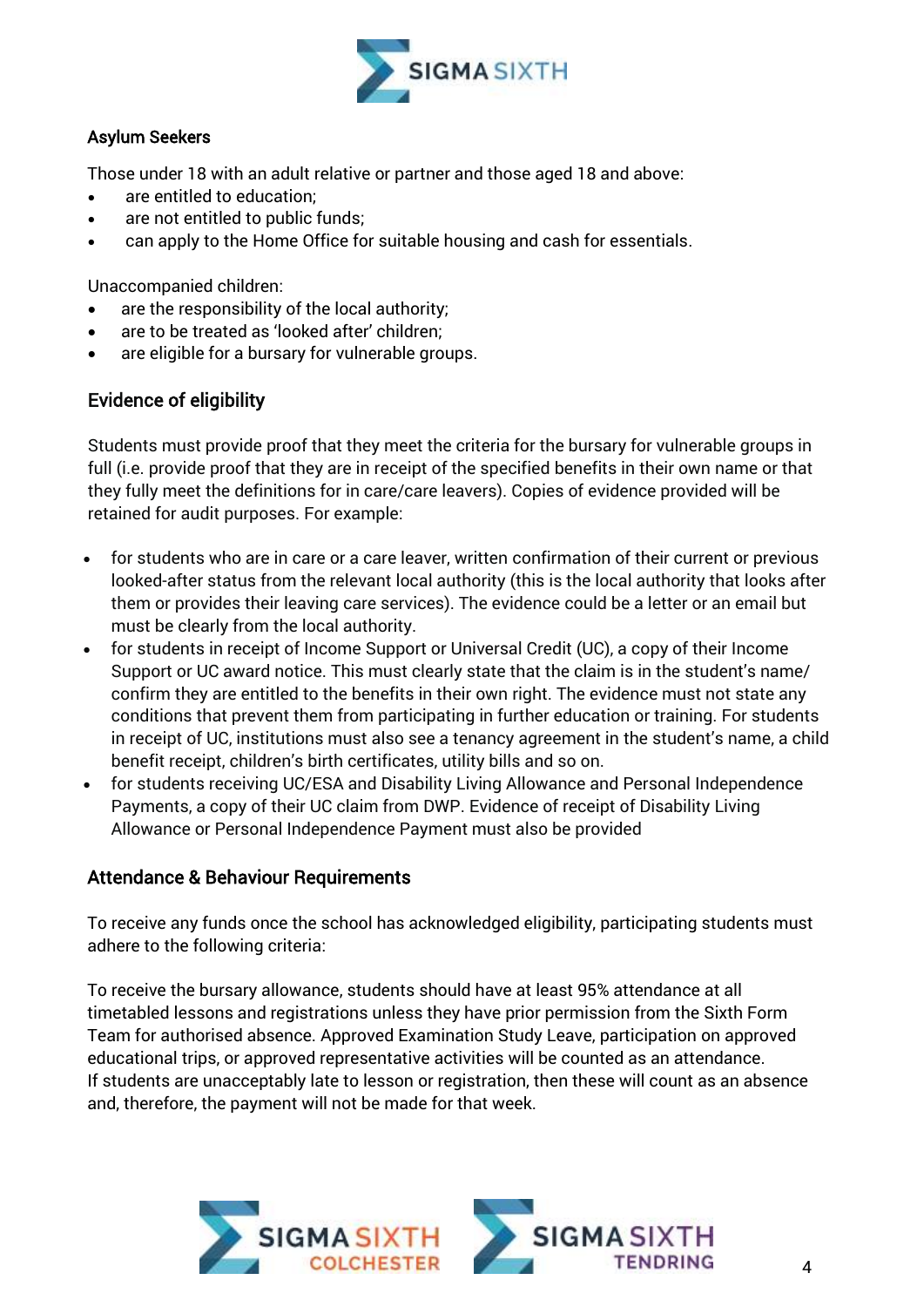

Students must abide by the standards of behaviour and effort as agreed at the start of their learning programme as detailed in the Sixth Form Code of Conduct Agreement, including successfully completing their probationary period at the start of the course. If poor behaviour or effort is reported, the student may not receive their bursary payment for that week.

#### Assessment

Each Sixth Form Team will assess applications with supporting documentation in the strictest confidence. Any student who believes they are eligible for any level of funding from the 16-19 Bursary Fund should complete an application form and return it to the Sixth Form Administrator as soon as possible after admission in September. The closing date for applications will be the final week of September. A student in receipt of any level of bursary must inform the Sixth Form Administrator of any changes to family circumstances that may affect the support during the academic year. Students who become eligible during the academic year should contact the Sixth Form Administrator and make an application.

Copies of the application form may be obtained from the Sixth Form Administrator or via any of the Sigma Sixth websites.

#### Complaints and Appeals

#### **Eligibility**

If the application for a bursary grant has been declined, parents; guardians and students will have the right of appeal to the Sigma Sixth Executive Committee in all cases if it is felt the application has been withheld without justification.

#### Complaints regarding the awarding of weekly payments

Students will have the right of appeal in all cases if it is felt the payment has been withheld without justification. In the first instance, the student should contact (with supporting evidence if appropriate), within one school week, their school's Sixth Form Administrator. If the student is unhappy with the Sixth Form Administrator's decision to withhold payment, the student may appeal to their school's Head of Sixth Form. If the decision is upheld by the Head of Sixth Form, the student may appeal to the relevant Head teacher for final ratification.

All other complaints should follow the procedures outlined in The Sigma Trust's Complaints Policy, a copy of which is available on any of the Sigma Trust's websites.

#### Awards and Payments

The following values have been determined for the 2020-21 Academic Year.

#### Vulnerable Bursary Awards

- Level 1 A payment of up to £30 per week of school attended by students up to a maximum of 38 weeks.
- Level 2 A payment of up to £25 per week of school attended by students up to a maximum of 38 weeks.